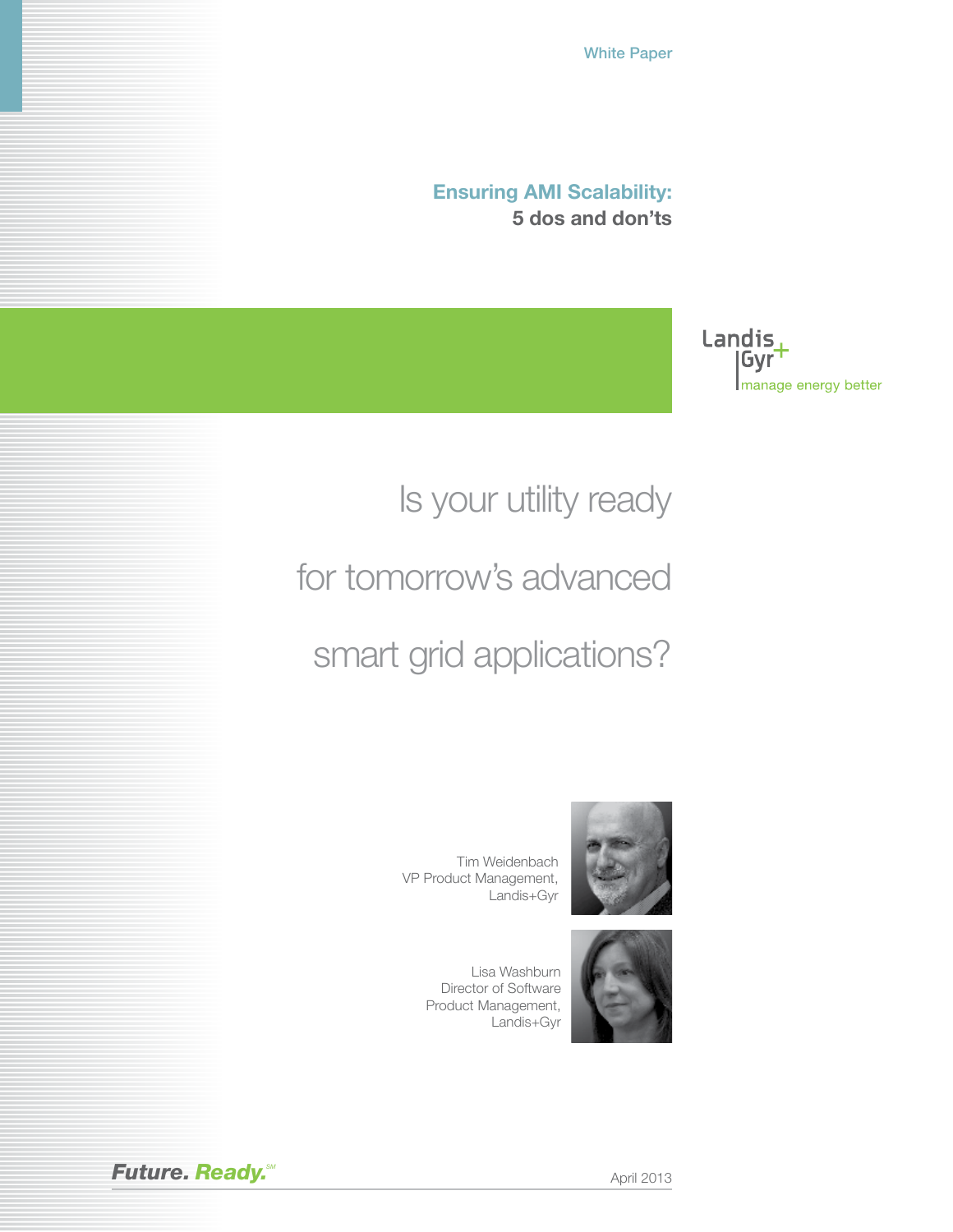With the right advanced metering infrastructure (AMI), utilities can collect huge amounts of data from an array of devices –– for example, 15-minute (or even 5-minute) interval data from over a million meters, 365 days a year. Yet, most utilities have just scratched the surface when it comes to leveraging the rich information available for collection from their meters and other sensing devices. These sensors can offer much more than billing data; power quality information, for instance, can be used to monitor grid health and improve energy delivery.

Utilities are well aware of this potential, even if they are years away from harnessing it. But few are factoring these long-term objectives into their current AMI decisions, resulting in far-reaching consequences.

### **Looking to the future**

Advanced smart grid applications like distribution automation and demand response require significant scalability –– in processing speed, network bandwidth, storage capacity and executable memory. Of particular importance is two-way throughput: The AMI system must be able to scale up to handle a high volume of simultaneous transactions without interfering with interval data transmission. But adding headroom after an AMI deployment is difficult; it must be built into the system from the start. Only then can utilities be confident of their ability to handle real-time event tracking and response, greater network traffic and complex data processing.

The key to ensuring scalability is careful planning and vetting of systems and vendors. Asking the right questions upfront will prevent complex challenges in the future.

## **5 Scalability Dos and Don'ts**

Following are five dos and don'ts to consider when evaluating AMI systems and vendors if you want to ensure scalability well into the future.



Often, decision makers at utilities are swayed by vendors who tout the impressive capabilities of each separate component of their solution. In those cases, they fail to realize that the entire system must be able to perform at corresponding levels. Otherwise, the capabilities — speed, bandwidth, capacity — of each component will never be fully realized.

For true scalability to be achieved, component systems and devices must work in lockstep at all levels, including the sensor or device level, back-office platform, and application layer. An AMI system is only as scalable as its "weakest link," or the least scalable part of the system. If it is weak in one area, the whole system will be limited.

For optimum scalability at every level, it is important to shift thinking and consider the scalability of the AMI system as a whole. Think in terms of a total system requirement — not just a network or endpoints.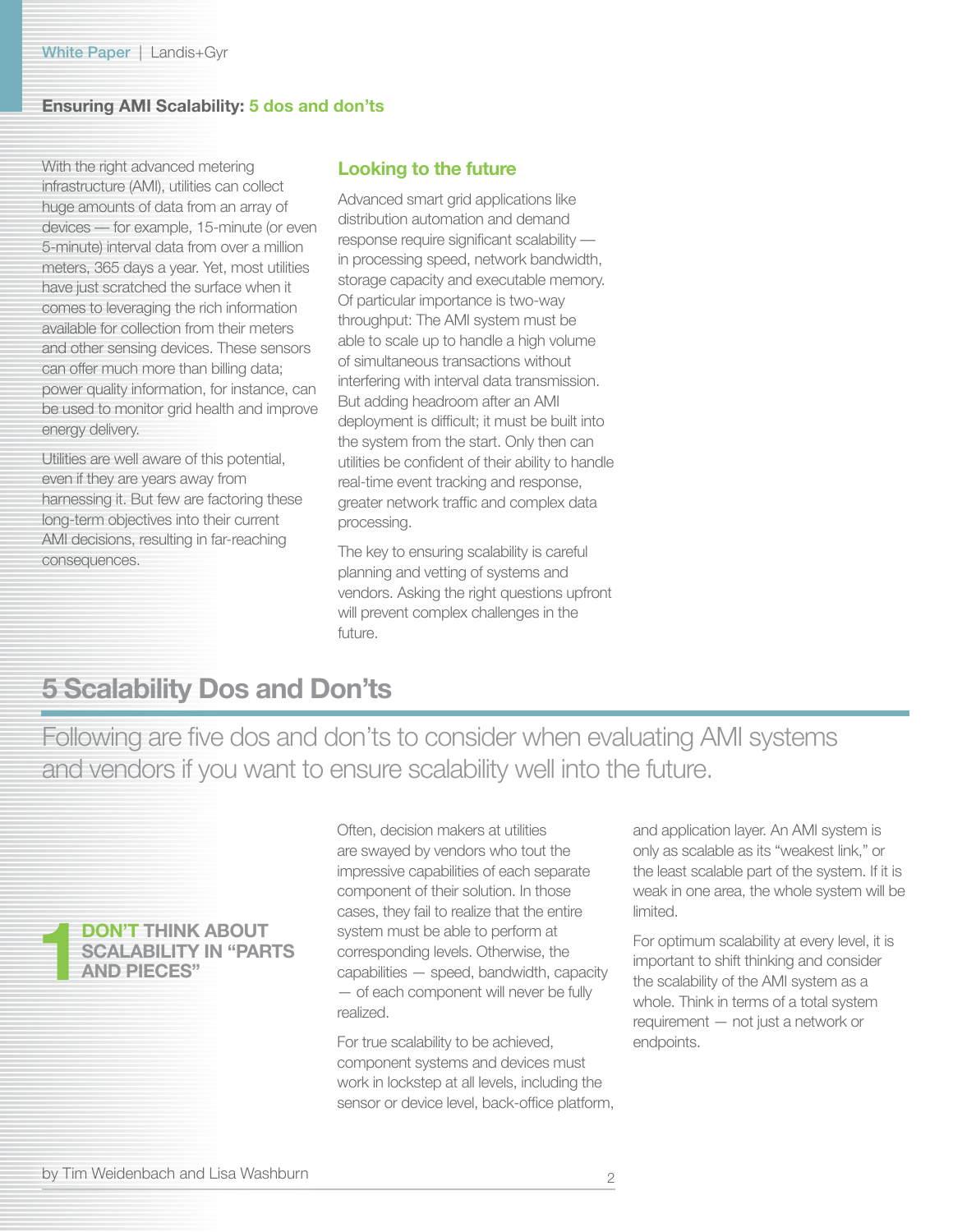



Many utilities focus on "data at rest" — or data gathered at predetermined intervals and stored for later billing or analytics use. Often, this type of thinking is demonstrated in RFP questions that focus on the wrong metrics. For example, many utilities ask how many endpoints a vendor can communicate with per day. A more allencompassing question would be: How quickly and accurately can your system deliver and process a certain volume of messages?

The latter question exposes the system's ability to handle "data in motion" –– dynamic information that must move through the grid and be acted upon in real

Too often, utilities do not look beyond immediate needs when choosing an AMI solution. As a result, the selected system does not provide appropriate levels of growth potential.

It's therefore important to create endtoend use cases. This allows you to demonstrate how the system would meet current needs, as well as future objectives. The key is to work it through the entire system, including enterprise integration and

time. This becomes critical when managing daily service orders, as well as demand response and load control commands. To realize value from data in motion, utilities must be able to make real-time decisions on the grid as events occur. Without headroom in twoprocessing throughput, this level of smart grid management is impossible.

Even if you are not yet ready for advanced applications such as grid optimization, load management or demand response, thinking holistically about your data and throughput will lay the right foundation for the future.

how data will be made accessible to all in a scalable fashion.

Only with an understanding of future demands can you develop a longer-term roadmap, align decision makers with that vision, and ensure that the AMI solution offers sufficient scalability.

## **Scalability Must-Haves**

To be ready for advanced smart grid applications, AMI systems require:

- Sustainable capacity two-way processing throughput
- Extra margin in storage capacity
- Ability to support faster data speeds
- Headroom in executable memory
- More thoughtful overall architecture

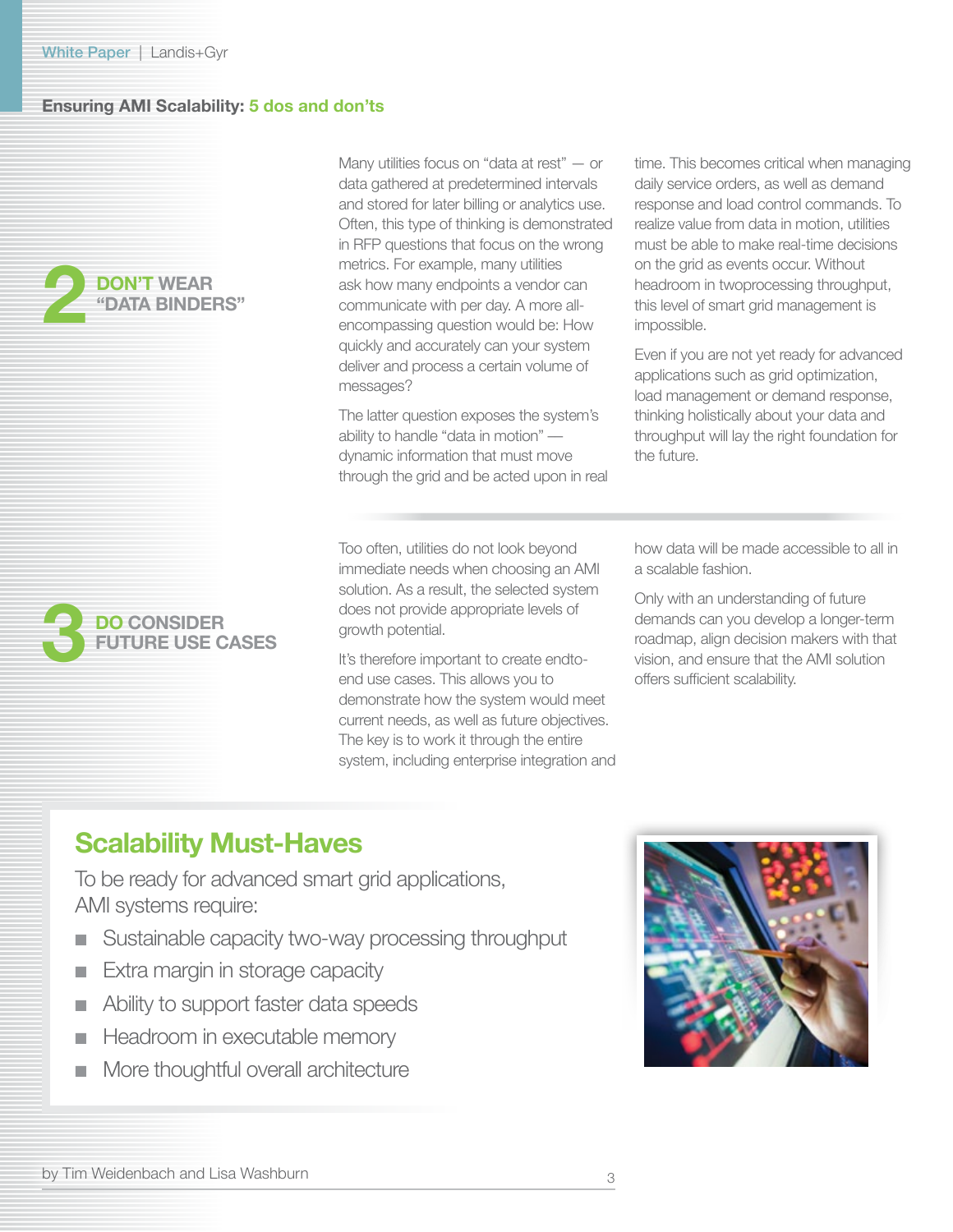## **4 DON'T UNDERESTIMATE SECURITY NEEDS**

To properly implement comprehensive grid management solutions, regulatory bodies have prescribed prudent security measures to ensure the safe implementation of automation. When estimating their data requirements, utilities often neglect to consider whether the system will be able to maintain scalability when these additional security requirements are in place.

Utilities must factor in the system requirements needed to comply with security regulations. Encrypting data, for example, may put additional demands on the AMI network. Utilities must consider the effect that security requirements may have on system variables such as throughput and memory.

## **Sample Case Use**

When evaluating a vendor's AMI solution, Landis+Gyr recommends approaching the appraisal from a use-case perspective. Following are some parameters and requirements included in a sample use case around demand response that Landis+Gyr met for a utility:

## **Parameters and requirements for a demand response event, include:**

- Limited to no advance notice of a circumstance requiring a demand response action
- Event affecting up to 40% of the utility meter population
- Scalability up to 4 million endpoints in order to establish the upper limits of system requirements
- 15-minute rolling window, to ensure distribution system stabilization
- Execution over one hour (with 15-minute rolling sub-intervals)
- Execution at the device level within 5 minutes of request
- Delivery notification/acknowledgment provided within 10 minutes of request